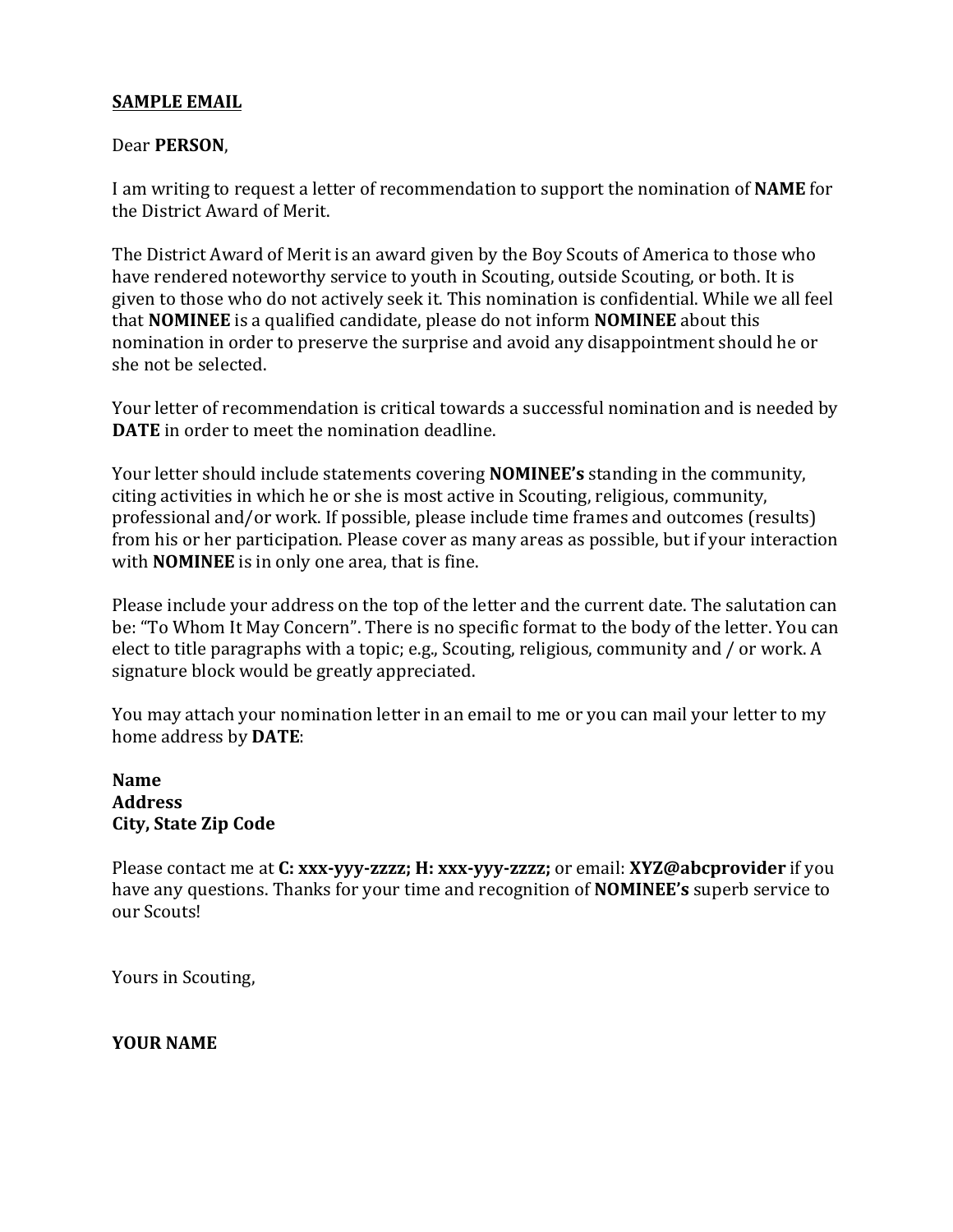- 4. lnstruct your contacts to mail or email the letters back to you in time to meet the deadline.
- 5. Contact our District Executive to get a status of your candidate's Record of Service, Training Courses Completed, Recognition Received. You will need this information to complete the Nomination Form.
- 6. lf the District Executive does not have all the information, contact the nominee's Committee Chair, Unit Leader, spouse or friends and have them help you.
- 7. A photograph of the candidate is desired, but is not mandatory. Obtain a 3"x5" waist up shot of the candidate in Field Uniform; a.k.a. Class A Uniform. (A candid photo of the nominee is acceptable if a posed picture is not available.)
- 8. Years in Scouting. lndicate on the Nomination Form under "Other" total number of years in scouting.
- 9. The following step is suggested, but not mandatory. However, a neat package must be submitted for consideration.

Prepare a letter size, three-ring binder (1" or 1.5") with a front view panel.

- a. lnsert into the front view panel a page that states:
	- i. Nomination of "Candidate's Name" for the District Award of Merit
	- ii. Candidate's 3"x5 " picture
	- iii. Carroll District
- b. lnsert into binder a Table of Contents with Five Tabs (if you have letters for each of the areas)
	- $i.$  Tab 1-
		- 1. Nomination Form (2014 printing)
		- 2. Nomination Justification Statement
	- ii. Tab 2 Letters of Recommendation Scouting
	- iii. Tab 3 Letter of Recommendation Worship
	- iv. Tab 4 Letter of Recommendation Community
	- v. Tab 5 Letters of Recommendation Work
- c. lnsert letters as you receive them behind the appropriate Tab.
- 10. Contact information to include:
	- a. Nominator's Phone and email address.
	- b. Nominee's Phone and email address.
- 11. Send reminders regarding the letters of recommendation you are seeking.
- 12. Send a thank you email to each person who sends/emailed a letter.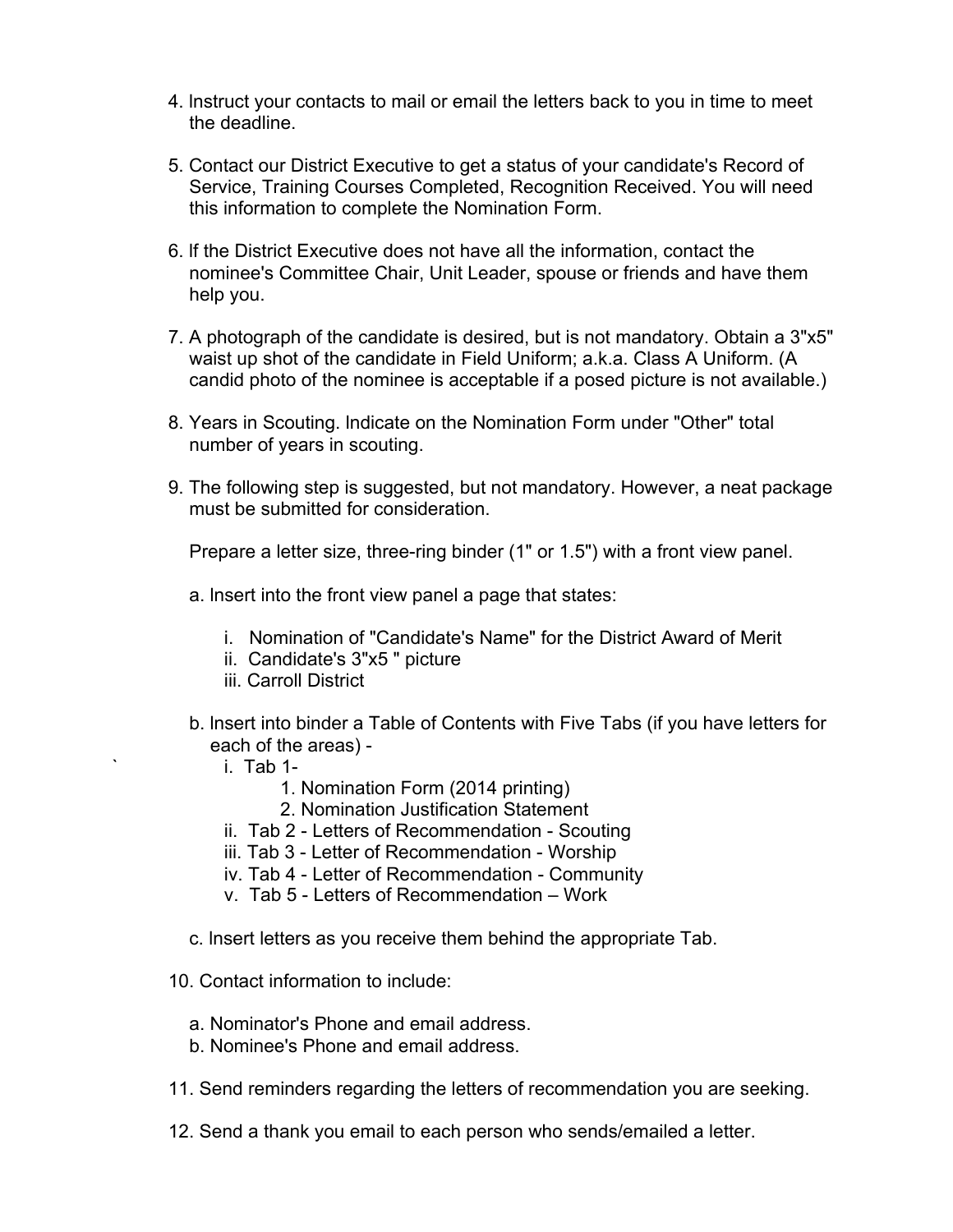## **Procedure:**

The following steps will help guide you in developing your nomination package. You will need to complete the District Award of Merit Nomination Form found on the Baltimore Area Council webpage under the Resources tab/Forms/Boy Scouts (https://filestore.scouting.org/filestore/pdf/33720.pdf), write a Nomination Justification Statement and assemble Letters of Recommendation.

While it is not necessary to get letters from all of the areas below, it is good that letters are from a broad spectrum across the activities in which your candidate participates. Those can include, but are not limited to the following four (4) areas:

- 1. Scouting
- 2. Place of Worship (Religious lnstitutions)
- 3. Community Activities (schools, coaching sports, service organizations, other youth organizations, etc.)
- 4. Work

A letter of recommendation can address one or more areas. Try to obtain letters in as many of the areas as applicable; a good goal is to have at least two or three in any one area.

Letters should include statements covering NOMINEE's standing in the community, citing activities in which he or she is most active in Scouting, religious, community, professional and/or work. lf possible, please include timeframes and outcomes (results) from his or her participation. Please cover as many areas as possible, but if your interaction with NOMINEE is in only one area, that is fine.

- 1. To get names of potential people willing to write letters of recommendation, you can contact the spouse or close friend of your nominee to develop a contact list with email and phone numbers of the people you could contact. Ask for names that will help you to support many if not all four areas such as:
	- Scouters who have worked with the candidate
	- Family
	- Member of Clergy
	- People from candidate's place of worship
	- People from other organizations with whom the candidate has worked
	- Employer and co-workers
	- District Chair, Vice-Chair(s), Commissioner, etc.
	- Council Chairs the candidate has worked with, as well as council committee members.
- 2. Ask your contacts to refer you to others to help develop more letters of recommendation. It helps to make a chart that can be used to keep track of whom you contacted and the status of their letters.
- 3. Send each contact an email requesting a letter of recommendation. (See sample below. Feel free to edit.) Email nomination letters are acceptable request that the letter has a signature block. Electronic signature is okay.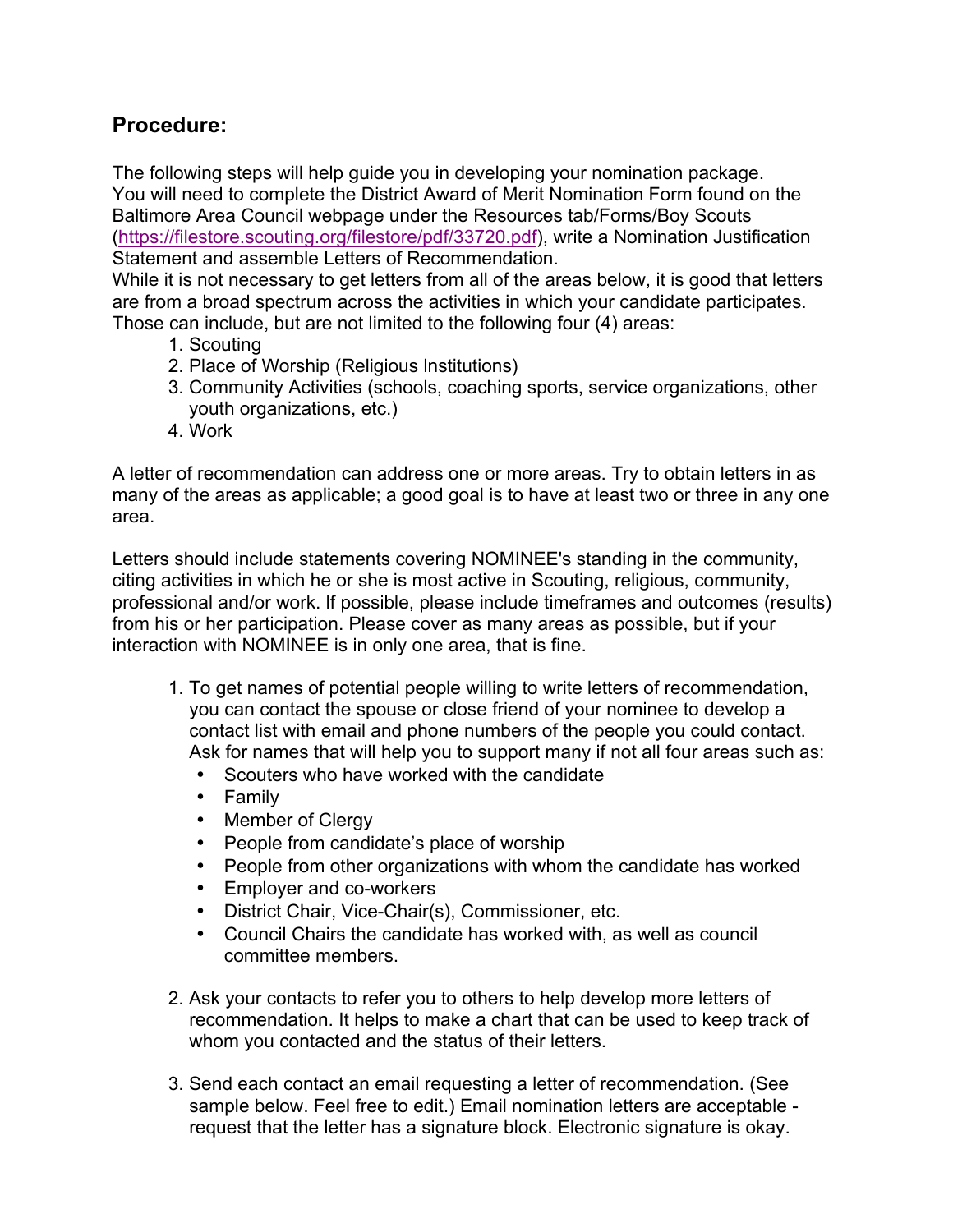## **What is the District Award of Merit?**

- The District Award of Merit is awarded for outstanding service to youth at the District level.
- The award is available to Scouters (Cub Scouters, Boy Scouters, Varsity Scouters and Venture leaders) who render service of an outstanding nature at the district level.
- lt is not appropriate to nominate a Scouter who has already received this award.
- A professional Scouter or other council employee may not receive this award based on employment service. However, a professional Scouter or employee who also serves as a volunteer Scouter may be eligible, based on volunteer service.

#### **Requirements:**

- A nominee must be a registered Scouter.
- A nominee must have rendered noteworthy service to youth in Scouting, outside Scouting, or both.
- The nature and value of "noteworthy service to youth" may consist of a single plan or decisions that contributed vitally to the lives of large numbers of youth or it may have been given to a small group over an extended period of time.
- Please keep in mind the length of service is not a limiting factor towards eligibility towards the District Award of Merit.
- Nominations cannot be considered for posthumous awards.
- Consideration must be given to the nominee's Scouting position and the corresponding opportunity to render outstanding service beyond the expectations of that Scouting position.
- The nominee's attitude toward and cooperation with the district and/or council is to be taken into consideration.